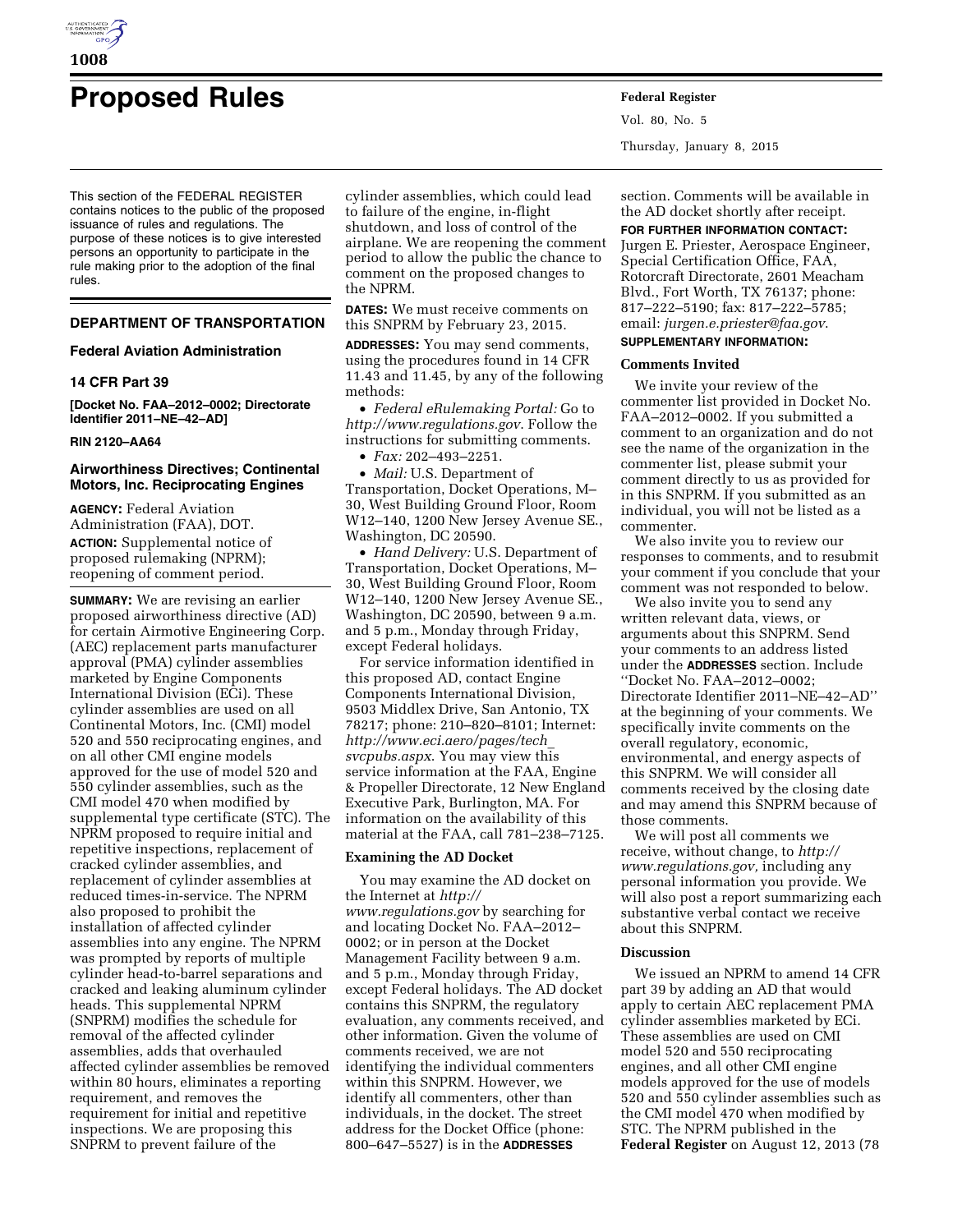FR 48828). The NPRM proposed to require initial and repetitive inspections, immediate replacement of cracked cylinder assemblies, and replacement of cylinder assemblies at reduced times-in-service (TIS) since new. The NPRM also proposed to prohibit the installation of affected cylinder assemblies into any engine.

## **Actions Since Previous NPRM Was Issued**

Since the NPRM published on August 12, 2013 (78 FR 48828), we received numerous comments on the proposed rule. We reviewed those comments and considered their impact to safety. Some of those comments included additional failure information that we subsequently incorporated in our updated risk analysis.

Following our comment review, we determined that we needed to review how we proposed to address the unsafe condition. So, we formed a multidirectorate/multi-disciplinary team to review the technical basis of the proposed rule, as well as the numerous public comments, and the additional failure information provided by commenters, to the NPRM. This team confirmed that the subject cylinder assemblies are unsafe.

The team's review of the new data provided by commenters supports a lengthier compliance interval. This team therefore recommended several changes to the NPRM, which resulted in this SNPRM.

#### **Comments**

We gave the public the opportunity to comment on the NPRM (78 FR 48828, August 12, 2013). The following presents the comments received on the NPRM and the FAA's response to each comment.

## **Request To Withdraw the NPRM Because ECi Cylinder Assemblies Are Not Unsafe**

Many operators, maintenance organizations, and private citizens asked that we withdraw the NPRM (78 FR 48828, August 12, 2013). The commenters claimed that the affected ECi cylinder assemblies have an equivalent, or lower, failure rate than that of cylinder assemblies manufactured by the original equipment manufacturer (OEM). We concluded that these commenters were requesting that we withdraw the NPRM because they believe that the ECi cylinder assemblies are not unsafe.

We disagree. The rate of separation for the affected ECi cylinder assemblies is at least 32 times greater than that of OEM cylinder assemblies over the same

period. Although there are approximately four times as many OEM cylinder assemblies in service than ECi cylinder assemblies, the ECi cylinder assemblies suffered more cylinder head separations than OEM cylinder assemblies since 2004. This data is available for review in Docket No. FAA– 2012–0002. We did not withdraw the NPRM.

## **Request To Withdraw the NPRM Because Airplanes Can Operate Safely With a Separated Cylinder Head**

Numerous aircraft operators, maintenance organizations, and private citizens commented that we should not issue the AD because airplanes can continue to operate safely even after a cylinder head separation. Several commenters have also stated that airplane engines are designed and certified to safely operate with one failed cylinder. They cited 14 CFR 33.43 in support of their position.

We disagree. The safety consequences represented by a cylinder head separation in flight are significant, and include multiple secondary effects, like fire. We did not withdraw the NPRM.

We also disagree that § 33.43, Vibration Test, supports the commenter's position that airplanes are certified to operate safely after a cylinder head separation. Section 33.43(d), addressing the engine vibration survey of § 33.43(a), requires assessment of crankshaft vibration for an engine that has one cylinder that ''is not firing.'' That paragraph, like the rest of § 33.43, does not discuss cylinder head separation. We did not withdraw the NPRM.

## **Request To Withdraw the NPRM Because Root Cause of Cylinder Failure Is Unknown**

Numerous aircraft operators, maintenance organizations, and private citizens requested that we withdraw the NPRM (78 FR 48828, August 12, 2013) because the FAA failed to identify the root cause(s) of cylinder head separations.

We disagree. The root cause of the cylinder head separation is not the unsafe condition. We have identified the unsafe condition—cylinder head separation. Removal of the cylinder assembly resolves the unsafe condition. We did not withdraw the NPRM.

## **Request To Withdraw the NPRM Because Pilot Error Is Causing Cylinder Head Separations**

Numerous organizations, aircraft operators, and private citizens commented that cylinder head separations involving the ECi cylinder

assemblies affected by this NPRM (78 FR 48828, August 12, 2013) were caused by pilot error rather than by design deficiencies of the cylinder assemblies. They therefore requested that we not issue the AD.

We disagree. If pilot error was leading to cylinder head separation, then we would expect to see similar damage in engines with other than ECi cylinder assemblies installed where the pilots exceeded the same limitation(s). However, we do not have any such data. We did not withdraw the NPRM.

## **Request To Adopt Less Stringent Compliance Requirements**

The National Transportation Safety Board (NTSB), other organizations, numerous aircraft operators, and private citizens commented that the compliance requirements in the proposed AD are too severe and that we should adopt less stringent requirements.

We agree that the requirements for removal of the cylinder assemblies can be made less severe. Our updated analysis indicates that our proposed reduced compliance interval with the attendant removal from service of affected cylinder assemblies and lesser impact to operators addresses the unsafe condition and is consistent with our risk guidelines. We revised the compliance paragraphs in this SNPRM by changing the schedule for removal of affected cylinder assemblies to a phased removal schedule for all affected cylinder assemblies based on total time in service since new.

The NTSB also recommended in NTSB Safety Recommendation A–12–7 that we impose a repetitive inspection requirement for certain ECi cylinder assemblies and their removal once they reach the manufacturer's recommended time between overhaul (TBO).

We disagree. Repetitive inspections until TBO as suggested by the commenter, is inconsistent with the serious hazard represented by cylinder assembly failures. Therefore, we are requiring removal of affected cylinder assemblies from service prior to TBO. Also, engine overhaul is not a requirement for all operators. Therefore, tying the proposed recurrent inspection to engine overhaul would not resolve the unsafe condition. We did not change this proposed AD based on this comment.

The NTSB also noted that the proposed rule would affect many more cylinder assemblies than the NTSB had included in its safety recommendation letter A–12–7, dated February 24, 2012, to the FAA. The NTSB commented that the NPRM's proposal to remove Group A cylinder assemblies (S/Ns 1 through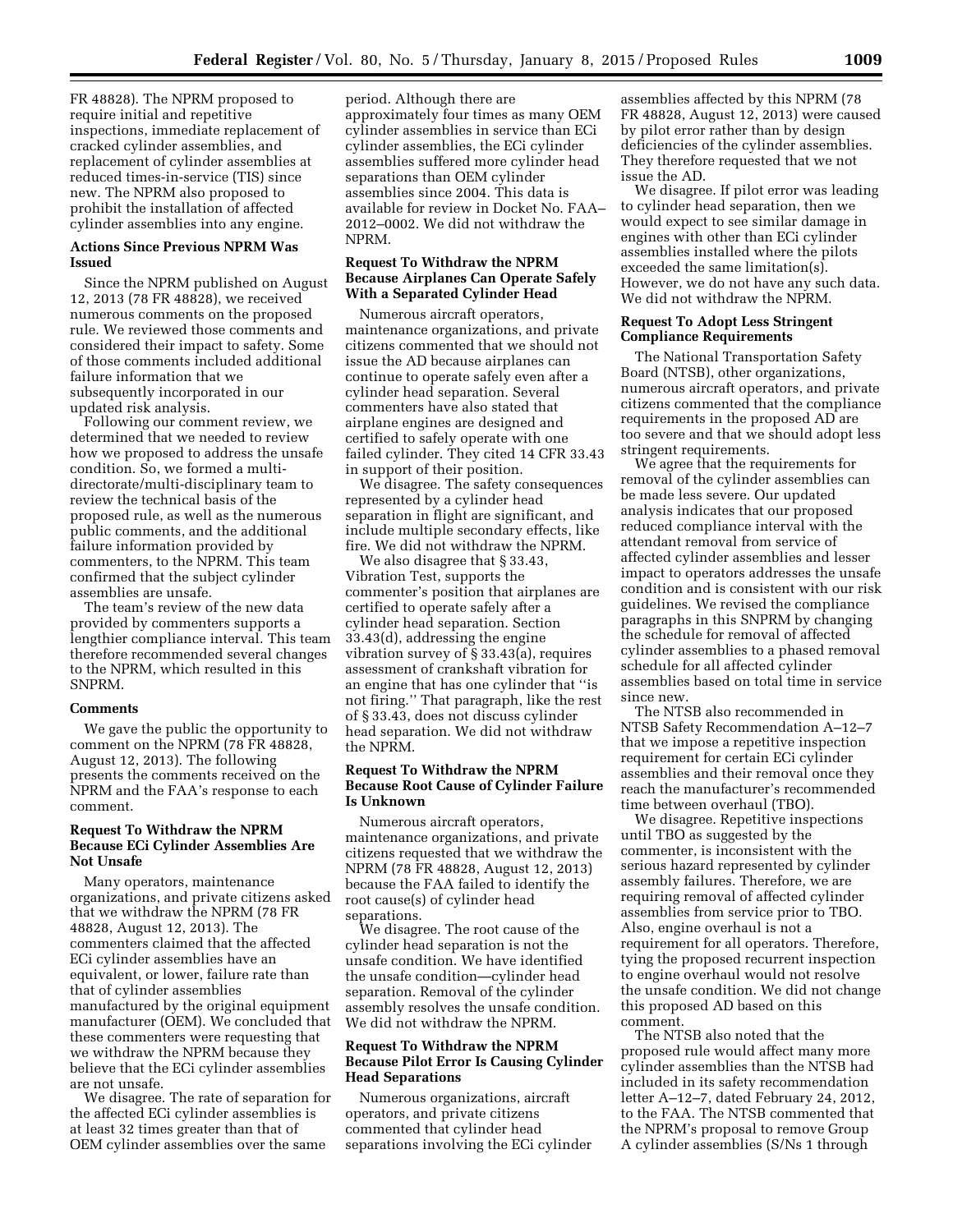33696) with fewer than 500 hours TIS or more than 1,000 hours TIS within 25 hours does not appear to be supported by existing service information or discussions between the NTSB and the FAA.

We disagree. Based on service failure data and known implementation of design improvements, this proposed AD must apply to cylinder assemblies S/Ns 1 through 61176. We did not change this proposed AD based on this comment.

## **Request for FAA To Follow Its Own Risk Assessment Policies**

Numerous aviation associations, aircraft operators, maintenance organizations, and private citizens commented that the FAA had not followed its own risk assessment policies in issuing the NPRM (78 FR 48828, August 12, 2013).

We disagree. The corrective actions proposed in the NPRM, and as revised by this SNPRM, are consistent with FAA Order 8040.4A, ''Safety Risk Management Policy,'' dated April 30, 2012, and the Monitor Safety/Analyze Data (MSAD) process defined in FAA Order 8110.107A, ''Monitor Safety/ Analyze Data,'' dated October 1, 2012. The requirements of this proposed AD are also consistent with the guidance of Engine & Propeller Directorate memorandum ''Risk Assessment for Reciprocating Engine Airworthiness Directives,'' PS–ANE–100–1999–00006, dated May 24, 1999. We did not change this SNPRM as a result of this comment.

## **Request To Withdraw the NPRM Because of the Risk of Maintenance Errors**

Numerous aircraft operators, maintenance organizations, and private citizens commented that the FAA should withdraw the NPRM (78 FR 48828, August 12, 2013) because the removal and replacement of affected cylinder assemblies before TBO would result in maintenance errors that would adversely affect safety.

We disagree. Our regulatory framework presumes that maintenance will be performed correctly by personnel authorized by the FAA to return aircraft to service in an airworthy condition. Further, we have not observed any negative effects on safety due to removal of these cylinder assemblies during maintenance. Also, cylinder removal and replacement is a maintenance action addressed in engine maintenance manuals. We did not withdraw the NPRM.

## **Request To Review Repetitive Compression Test and Leak Check**

Some aircraft operators commented that they successfully passed the compression test with the piston at topdead-center, while still finding the cylinders cracked. We interpret the comment to be that the proposed inspection and test was inadequate to detect a cracked cylinder assembly.

We agree. The inspection and test may not detect cracks. Also, we have received field reports of separated cylinders that occurred within the repetitive 50-hour compression test and leak check inspection intervals proposed by the NPRM. We therefore concluded that these tests are not sufficiently reliable and the cost associated with such ongoing tests outweighs the safety benefit. We changed this SNPRM by removing the requirement for repetitive compression and leak inspection tests.

## **Request To Withdraw the NPRM Because of Excessive Cost**

Numerous aviation associations, aircraft operators, maintenance organizations, and private citizens commented that the FAA should withdraw the NPRM (78 FR 48828, August 12, 2013) because the cost of compliance is excessive to owners and operators of aircraft with engines that have affected cylinder assemblies.

We disagree. We find that the safety benefits of the proposed rule, as changed by this SNPRM, outweigh its estimated cost. Further, we recalculated the cost of the NPRM (78 FR 48828, August 12, 2013). Our previous estimate was based on 36,000 cylinder assemblies. Based on data available to the FAA, we subsequently reduced the number affected cylinder assemblies to 28,874.

We also determined that a replacement cost based on a pro-rated life of the cylinder assemblies more accurately reflects the true cost of replacing the cylinder assemblies. In the NPRM, we used \$1,700 per cylinder assembly for the entire affected cylinder assembly population. We recalculated the total value for loss of the part based on a pro-rated estimate of usage for the cylinder assembly population over their current accumulated time in service. This recalculated loss is \$19,867,882 for the entire affected cylinder assembly population.

Finally, since we issued the NPRM, we eliminated those inspections and their associated cost from this SNPRM. For further information on the estimated cost of this AD, please see our Initial Regulatory Flexibility Analysis (IRFA)

in the text of this SNPRM. We did not withdraw the NPRM.

## **Miscellaneous Comments to the NPRM**

We received several comments on the rulemaking process, including several who supported the NPRM (78 FR 48828, August 12, 2013) as proposed. Several commenters stated that hundreds of failures of the affected cylinder assemblies had been reported to the FAA and ECi.

We thank the commenters for their participation in the rulemaking process.

## **Summary of Changes to the NPRM**

First, we removed the 50 hour repetitive inspection requirement in the NPRM (78 FR 48828, August 12, 2013). We did so because we determined that the inspection, compression test, and leak check proposed by the NPRM was not effective in detecting cracked cylinders. Based on further review of service information, we determined that a compression test and leak check will not identify a crack until the crack has propagated all the way through the cylinder wall to some detectable location. Therefore, we are relying on the phased removal of the cylinders along with annual or 100-hour inspections already required by other regulations to provide an adequate level of safety.

We eliminated the requirement to report details of all cylinder assemblies removed per the requirements of the AD to the FAA. This information is no longer needed since we will rely on our established reporting channels, *e.g.,*  Service Difficulty Reporting (SDR) and Malfunction/Defect (M/D) reports, to report future cylinder head failures.

We reduced the estimated population of affected cylinder assemblies from 36,000 to 28,874.

We used a pro-rated loss of cylinder life which more accurately reflects the cost of replacing the affected cylinder assemblies.

We removed the cost of inspection from this SNPRM since the recurrent visual inspections and compression/ leak tests proposed by the NPRM were ineffective in detecting the unsafe condition.

We changed the compliance paragraphs by removing references to ''Group A'' (serial numbers (S/Ns) between 1 and 33696) and ''Group B'' (S/Ns between 33697 and 61176). We determined that TIS and serial number (S/N) are sufficient to identify and correct the suspect cylinder assembly population.

We modified the compliance schedule for removal of affected cylinder assemblies from 500 or 1,000 operating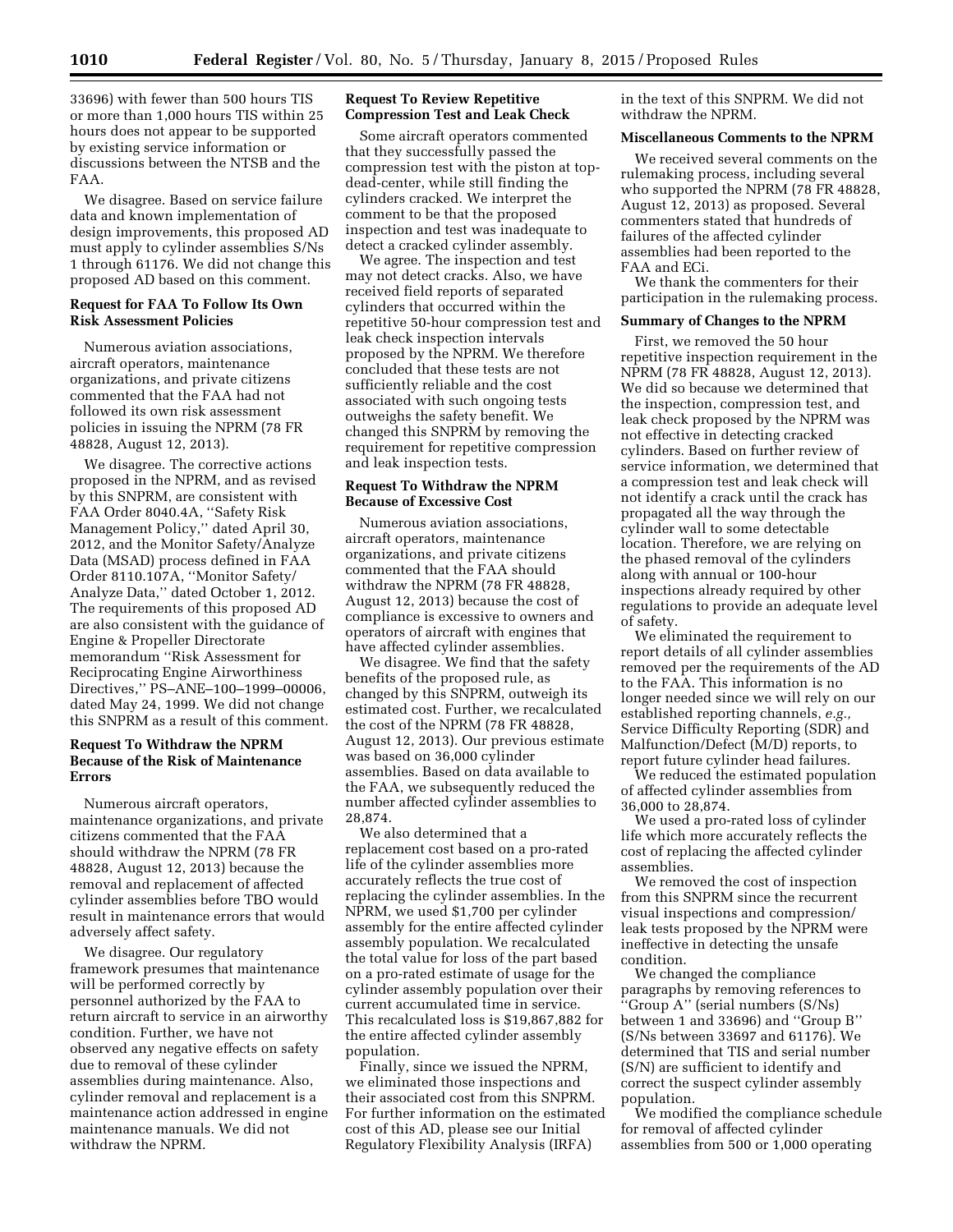hours for all affected cylinder assemblies to a phased removal schedule based on total hours TIS since new. We determined that information submitted by commenters to the proposed rule justified a phased drawdown of the assemblies from service.

Finally, we specified in this SNPRM that overhauled cylinder assemblies should be removed within 80 hours after the effective date of this AD. We concluded that overhauling of the cylinder assembly does not diminish the fatigue damage that has already accumulated in the cylinder head.

#### **FAA's Determination**

We are proposing this SNPRM because we evaluated all the relevant information and determined the unsafe condition described previously is likely to exist or develop in other products of the same type design. Certain changes described above revise the scope of the NPRM (78 FR 48828, August 12, 2013). As a result, we have determined that it is necessary to reopen the comment period to provide additional opportunity for the public to comment on this SNPRM.

#### **Proposed Requirements of This SNPRM**

This SNPRM would require removal of the affected cylinder assemblies, including overhauled cylinder assemblies, according to a phased removal schedule.

#### **Costs of Compliance**

We estimate that this proposed AD would affect about 5,000 CMI models IO–520, TSIO–520, IO–550, and IOF– 550 reciprocating engines and all other CMI engine models approved for the use of CMI models 520 and 550 cylinder assemblies (such as the CMI model 470 when modified by STC), installed on airplanes of U.S. registry. The average labor rate is \$85 per hour. We estimate that about 18 hours would be required to replace all six cylinder assemblies during overhaul maintenance. We estimate the pro-rated value of the cost of replacement of six cylinder assemblies to be about \$4,202 per engine. Based on these figures, we estimate the total cost of this proposed AD to U.S. operators to change all ECi cylinder assemblies to be \$28,660,000. Our cost estimate is exclusive of possible warranty coverage.

#### **Authority for This Rulemaking**

Title 49 of the United States Code specifies the FAA's authority to issue rules on aviation safety. Subtitle I, section 106, describes the authority of the FAA Administrator. ''Subtitle VII:

Aviation Programs'' describes in more detail the scope of the Agency's authority.

We are issuing this rulemaking under the authority described in Subtitle VII, Part A, Subpart III, Section 44701: ''General requirements.'' Under that section, Congress charges the FAA with promoting safe flight of civil aircraft in air commerce by prescribing regulations for practices, methods, and procedures the Administrator finds necessary for safety in air commerce. This regulation is within the scope of that authority because it addresses an unsafe condition that is likely to exist or develop on products identified in this rulemaking action.

## **Regulatory Flexibility Determination**

The Regulatory Flexibility Act of 1980 (RFA) establishes ''as a principle of regulatory issuance that agencies shall endeavor, consistent with the objective of the rule and of applicable statutes, to fit regulatory and informational requirements to the scale of the business, organizations, and governmental jurisdictions subject to regulation.'' To achieve that principle, the RFA requires agencies to solicit and consider flexible regulatory proposals and to explain the rationale for their actions. The RFA covers a wide range of small entities, including small businesses, not-for-profit organizations and small governmental jurisdictions.

Agencies must perform a review to determine whether a proposed or final rule will have a significant economic impact on a substantial number of small entities. If the agency determines that it will, the agency must prepare a regulatory flexibility analysis as described in the Act.

This proposed rule would have a significant impact on a substantial number of small entities of part 135 operators and smaller air services businesses.

The U.S. Small Business Administration (SBA) classifies businesses as small based on size standards, typically expressed as number of employees. The FAA identified 609 part 135 operators that meet the SBA definition of a small entity (entities with 1,500 or fewer employees) which would be affected by this proposed rule. Of these 609, the FAA identified 209 small part 135 operators on which the rule would have a significant economic impact. We consider this a substantial number of small entities. In addition, we estimate that more than 2,000 smaller air services businesses would be affected by this proposed rule. This business segment also has a substantial number of small

entities. The FAA is unaware of the assets or financial resources of these businesses. The FAA requests comments from these businesses regarding their economic impact.

The FAA estimates the compliance cost from this AD to be the sum of the replacement cost per aircraft, plus the loss of use due to earlier replacement, plus minor paperwork cost. The labor cost to replace all six cylinder assemblies is the average labor rate \$85 per hour multiplied by the estimated 18 hours to complete the task.

The FAA believes that a pro-rated value of the replacement cost of the cylinder assemblies is more accurate and reflects on the true cost to replacing the cylinder assemblies. This AD would result in a loss-of-use as some cylinder assemblies would be replaced sooner than current practice. This AD requires removal of the cylinder assemblies at an average of 1,000 hours instead of at the average TBO of 1,700 hours. This means that the allowable life is only 1,000 of the original 1,700 hours, or at 58.82% of the current life. Therefore the life value that is lost equals  $0.4118 (1.0 - 0.5882)$ . We estimate the pro-rated loss of life value for six cylinder assemblies to be about \$4,200 per engine  $(1,700 \times 6 \times$ .4118). The loss-of-use expense implicitly includes the earlier purchase of the replacement cylinder assemblies.

Therefore the AD cost per aircraft equals the labor costs of \$1,530 and the loss-of-service cost of \$4,202, or about \$6,000. Based on the number of aircraft owned by the operators impacted, total compliance costs range between \$6 thousand to \$525 thousand per small entity encompassing one to eighty-eight aircraft.

To determine whether the compliance cost would be a significant economic impact, we measured the annualized compliance cost relative to the value of the aircraft. The estimated value of their aircraft ranges between \$22 thousand to \$21 million. Using the preceding information, the FAA estimates that their ratio of annualized cost to asset value is higher than 5 percent for many of these operators. Based on this information the FAA decided that the rule would have a significant economic impact on a substantial number of entities. Therefore, we have performed a regulatory flexibility analysis for these small entities.

## **Initial Regulatory Flexibility Analysis**

Under Section 603(b) of the RFA, the initial analysis must address:

(1) Description of reasons the agency is considering the action;

(2) Statement of the legal basis and objectives for the proposed rule;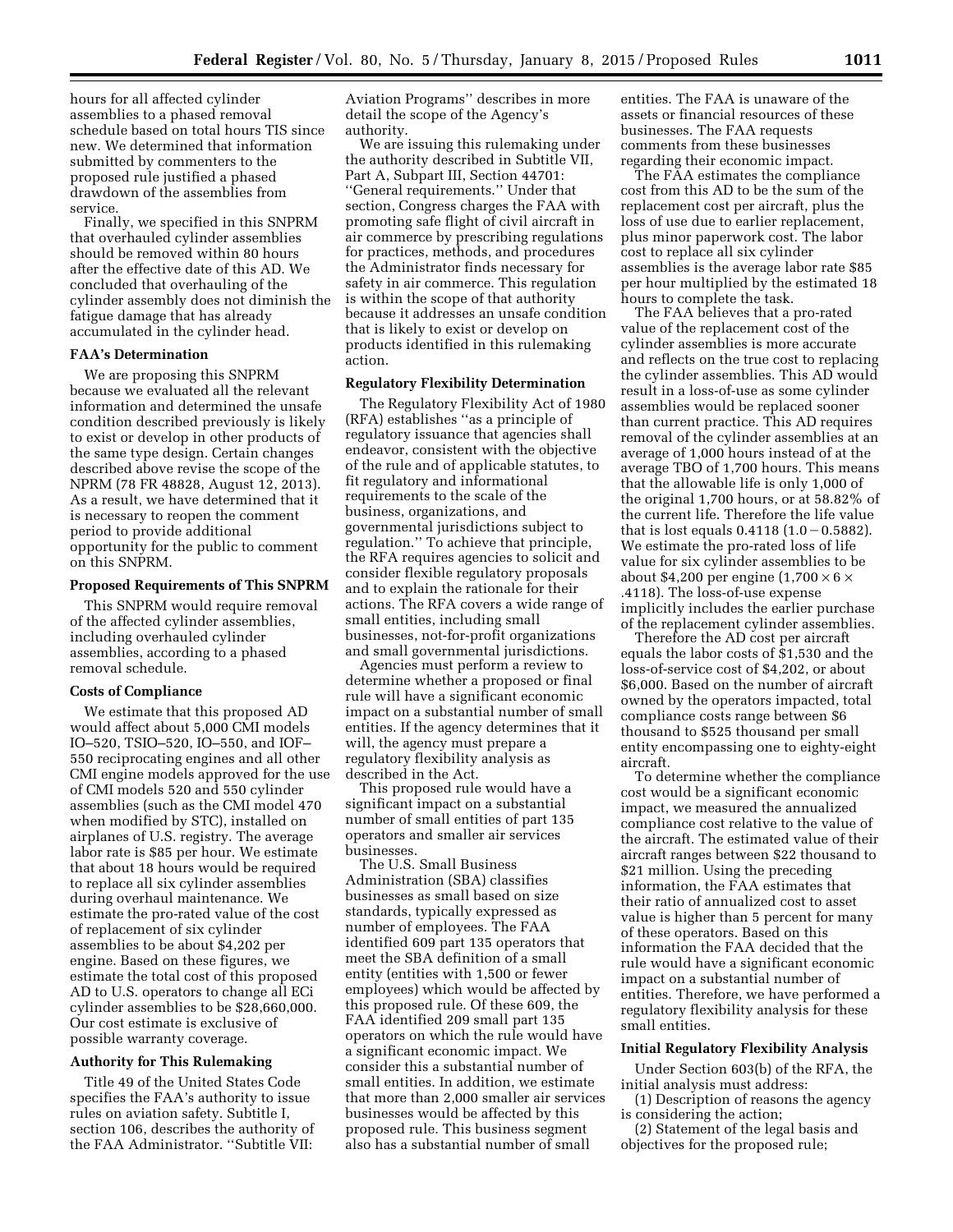(3) Description of the record keeping and other compliance requirements of the proposed rule;

(4) All federal rules that may duplicate, overlap, or conflict with the proposed rule;

(5) Description and an estimated number of small entities to which the proposed rule will apply; and

(6) Describe alternatives considered.

## **Description of Reasons the Agency is Considering the Action**

This proposed AD was prompted by failure reports of multiple cylinder head-to-barrel separations and cracked and leaking aluminum cylinder heads. This AD would apply to certain Airmotive Engineering Corp. replacement PMA cylinder assemblies marketed by ECi, used on CMI model 520 and 550 reciprocating engines, and all other engine models approved for the use of CMI models 520 and 550 cylinder assemblies, such as the CMI model 470 when modified by STC.

## **Description and an Estimated Number of Small Entities to Which the Proposed Rule Would Apply**

We estimate that this proposed AD would affect about 5,000 Continental Motors, Inc. models IO–520, TSIO–520, IO–550, and IOF–550 reciprocating engines and all other engine models approved for the use of CMI models 520 and 550 cylinder assemblies (such as the CMI model 470 when modified by STC), installed on airplanes of U.S. registry.

The FAA will affect 609 part 135 operators and more than 2,000 air service businesses for which the rule will have an economic impact. The affected entities fly fixed wing aircraft; employ less than 1,500 employees; and conduct a variety of air services such as fly passengers and cargo for hire. We estimate that the small part 135 operators have assets valued between \$22 thousand to \$21 million (range of 1 to 88 aircraft).

## **Description of the Recordkeeping and Other Compliance Requirements of the Proposed Rule**

Public reporting for this collection of information is estimated to be approximately 5 minutes per response at an hourly wage rate of \$85 per hour, including the time for reviewing instructions, completing and reviewing the collection of information. The paperwork cost for them is between \$7 and \$616.

## **All Federal Rules That May Duplicate, Overlap, or Conflict With the Proposed Rule**

The FAA is unaware of any Federal rules that duplicate, overlap, or conflict with this rule.

#### **Description of Alternatives Considered**

The FAA received comments concerning this AD. Some commenters requested withdrawal of this NPRM because of excessive cost with only negligible safety gains. In response to comments about problems with repetitive compression/soap test, the FAA agrees that these tests are not reliable and the costs associated with such ongoing tests outweigh the safety benefit. This SNPRM has removed the requirement for repetitive compression/ soap inspection tests. We also considered these following alternatives:

(1) Do nothing—This option is not acceptable due to the number of failures of ECi cylinder assemblies and the consequences of the failures.

(2) Periodic inspections only (no forced removals)—Though the NTSB recommends this option, the service history has shown that such inspections may not reliably detect existing cracks and the rate of crack growth to separation is unknown and variable.

(3) Forced removal with periodic inspections—As stated above, such periodic inspections may not reliably detect cracks and the rate of crack growth to separation is unknown and variable.

## **Regulatory Findings**

We determined that this proposed AD would not have federalism implications under Executive Order 13132. This proposed AD would not have a substantial direct effect on the States, on the relationship between the national Government and the States, or on the distribution of power and responsibilities among the various levels of government.

For the reasons discussed above, I certify this proposed regulation:

(1) Is not a ''significant regulatory action'' under Executive Order 12866,

(2) Is not a ''significant rule'' under the DOT Regulatory Policies and Procedures (44 FR 11034, February 26, 1979),

(3) Will not affect intrastate aviation in Alaska to the extent that it justifies making a regulatory distinction, and

(4) Will have a significant economic impact, positive or negative, on a substantial number of small entities under the criteria of the Regulatory Flexibility Act.

## **List of Subjects in 14 CFR Part 39**

Air transportation, Aircraft, Aviation safety, Incorporation by reference, Safety.

## **The Proposed Amendment**

Accordingly, under the authority delegated to me by the Administrator, the FAA proposes to amend 14 CFR part 39 as follows:

## **PART 39—AIRWORTHINESS DIRECTIVES**

■ 1. The authority citation for part 39 continues to read as follows:

**Authority:** 49 U.S.C. 106(g), 40113, 44701.

#### **§ 39.13 [Amended]**

■ 2. The FAA amends § 39.13 by adding the following new airworthiness directive (AD):

## **Continental Motors, Inc. (formerly Teledyne Continental Motors, Inc., formerly Continental):** Docket No. FAA–2012– 0002; Directorate Identifier 2011–NE– 42–AD.

#### **(a) Comments Due Date**

We must receive comments by February 23, 2015.

## **(b) Affected ADs**

None.

#### **(c) Applicability**

This AD applies to all Continental Motors, Inc. (CMI) model 520 and 550 reciprocating engines, and to all other CMI engine models approved for the use of model 520 and 550 cylinder assemblies such as the CMI model 470 when modified by supplemental type certificate (STC), with Airmotive Engineering Corp. replacement parts manufacturer approval (PMA) cylinder assemblies, marketed by Engine Components International Division (hereinafter referred to as ECi), part number (P/N) AEC631397, with ECi Class 71 or Class 76, serial number (S/ N) 1 through S/N 61176, installed.

## **(d) Unsafe Condition**

This AD was prompted by multiple failure reports of cylinder head-to-barrel separations and cracked and leaking aluminum cylinder heads. We are issuing this AD to prevent failure of the cylinder assemblies, which could lead to failure of the engine, in-flight shutdown, and loss of control of the airplane.

#### **(e) Compliance**

Comply with this AD within the compliance times specified, unless already done.

(1) Review the engine maintenance records to determine if any affected cylinder assemblies are installed.

(2) If you cannot determine based on review of engine maintenance records if any affected cylinder assemblies are installed, comply with paragraph (e)(4) of this AD.

(3) If you do not have any of the affected ECi cylinder assemblies installed on your engine, no further action is required.